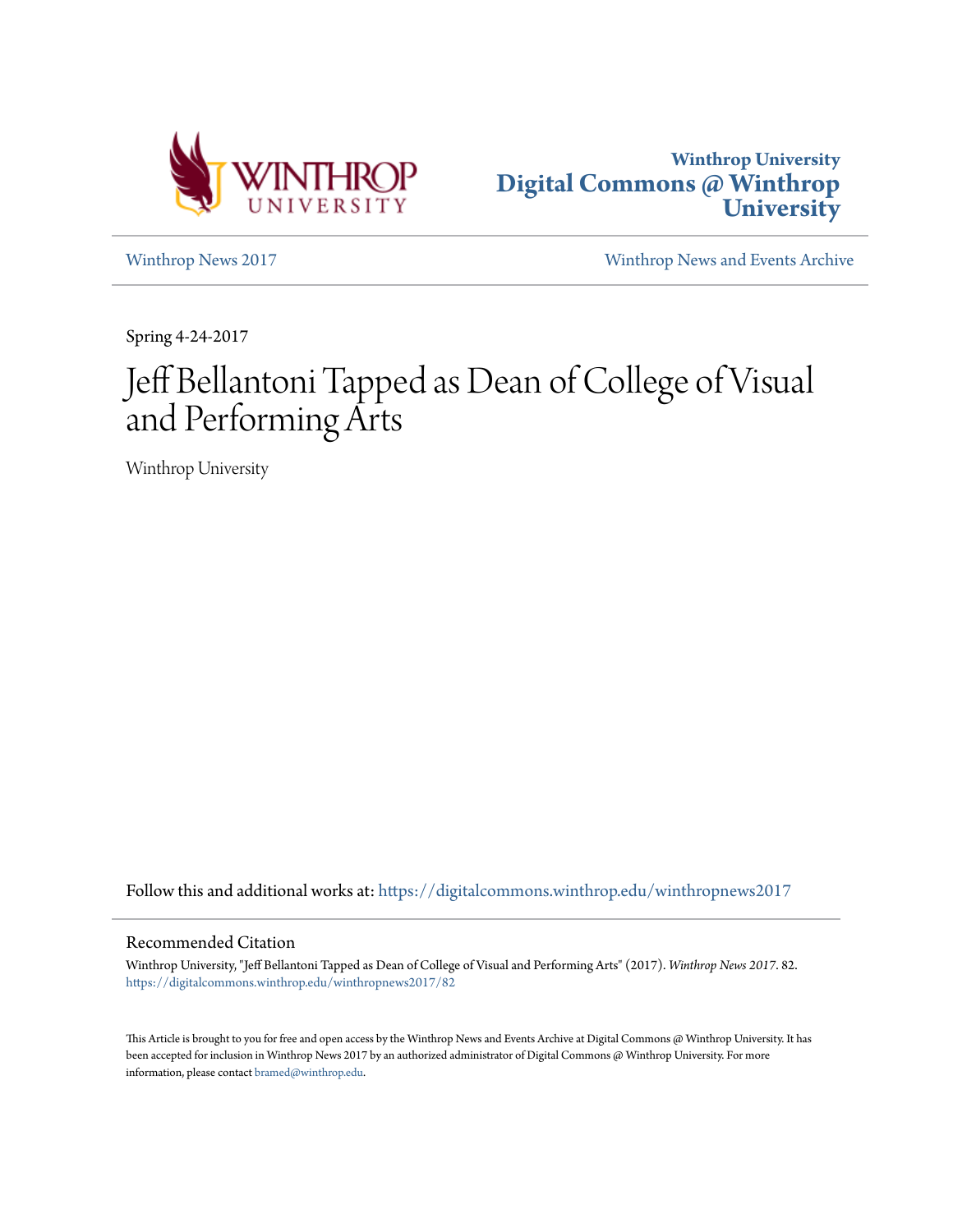

## **ABOUT ADMISSIONS & AID ACADEMICS STUDENT**

04/24/2017

**AFFAIRS ATHLETICS GIVING**

```
「验費」
O SHARE
```
All News Archives RSS News Feeds

Winthrop in the News

# **Jeff Bellantoni Tapped as Dean of College of Visual and Performing Arts**

## **Quick Facts**

Winthrop officials said Bellantoni possesses a successful record of leadership, development and administration of design, art, and liberal arts programs at multiple institutions. He will join the Winthrop University community on July 1. **Bellantoni was chosen from a broad applicant** pool that the search committee narrowed to three finalists. Each finalist interviewed on campus with faculty, staff, students, and administrators from across the university and met with Rock Hill community arts leaders.



ROCK HILL, SOUTH CAROLINA - **Jeff Bellantoni**, former vice president for academic affairs at Ringling College of Art and Design, was announced today as the new dean for Winthrop University's College of Visual and Performing Arts.

Winthrop officials said Bellantoni possesses a successful record of leadership, development and administration of design, art, and liberal arts programs at multiple institutions. He will join the Winthrop University community on July 1.

Jeff Bellantoni

Bellantoni was chosen from a broad applicant pool that the search committee narrowed to three finalists. Each finalist interviewed on campus with faculty, staff, students, and administrators from across the university and met with Rock Hill community arts leaders.

Debra Boyd, provost and executive vice president for academic affairs, praised the work of the search committee. "I want to express my appreciation to the search committee members for the excellent work they did in bringing three well-qualified candidates to our campus," Boyd said.

She noted that Bellantoni's strategic leadership and administrative experience, his focus on creating supportive environments for students and faculty, and his successful entrepreneurial endeavors made him the right candidate for the deanship. "He impressed the campus and community members with his passion for and dedication to the arts as critical to the human experience, and I am certain that he will apply that passion, dedication, and skill to the arts at Winthrop," she said.

With a career spanning more than 25 years as an arts educator, designer, and author, Bellantoni most recently served as vice president for academic affairs at Ringling College of Art and Design in Sarasota, Florida. As the chief academic officer of the college, he held responsibility for all the academic affairs of the institution including academic departments and programs, as well as collaborative enterprises, communications and marketing, and continuing studies and lifelong learning. He led several key initiatives, including developing degree programs in creative writing and visual studies, helping secure a \$3 million donation for a new Visual Arts Center, overseeing successful accreditation visits and creating a student innovation fund.

Bellantoni said it is an honor to be the next dean of the College of Visual and Performing Arts. "I look forward to working closely with its accomplished and dedicated faculty, shaping the next generation of creative leaders and promoting the arts as critical to our cultural and economic prosperity," he said. "Winthrop's reputation for providing an educational experience that blends liberal arts, professional programs, and civic engagement attracted me to this opportunity. I look forward to collaborating both across the university and regionally to establish new and exciting cross-disciplinary initiatives."

From 2008-14, Bellantoni was chair of the nationally ranked Graduate Communications Design